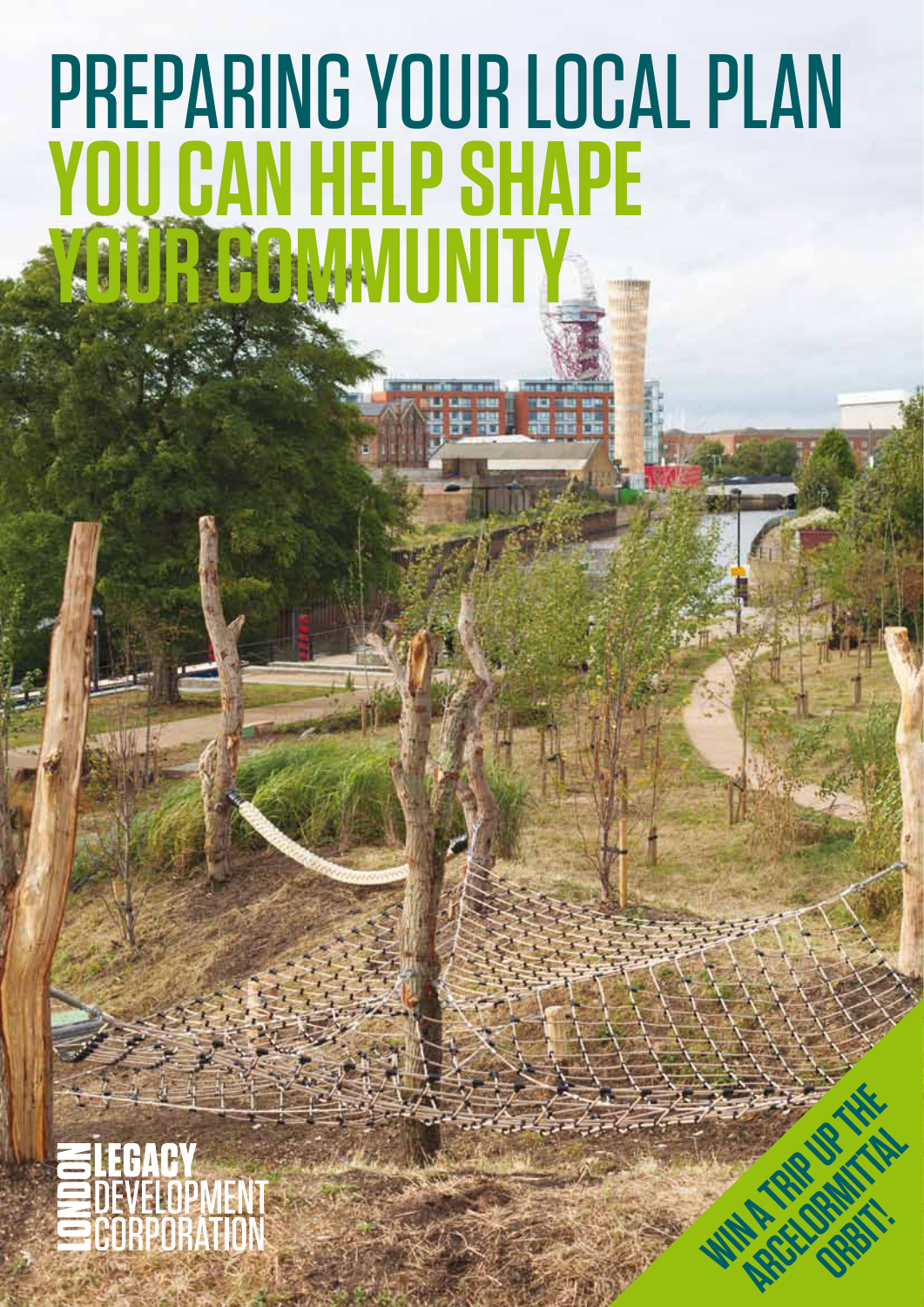# **FOREWORD**

**ON 1 APRIL 2012, A FEW MONTHS BEFORE THE OLYMPIC AND Paralympic Games arrived in our city, I established THE LONDON LEGACY DEVELOPMENT CORPORATION. THIS NEW Mayoral Development Corporation will help us to build on the achievements of this amazing summer and deliver a long-term legacy from the Games.** 

> One of the most important duties of the new corporation is to be the area's planning authority. In particular, we must produce a Local Plan for the future of the area, and to do this, we will need your help.

The Local Plan will set out in detail how the corporation will help the area to develop up until 2030. Our plans are not just about what can be built and where. The plan will also look at how best to bring jobs and growth, how many new homes are required by the local community, and how to deal with the impact of any new developments on traffic, waste water and other resources.

The Plan will lay out how each piece of local land can be used, what sorts of housing can be built and where, and what types of businesses can operate in certain areas. It will also help to establish the overall look and feel of the whole locality.

 We need your input to help us put together the Local Plan. We want to hear your views – whether you are a resident, run a local business, represent a community group or are a developer. For just the few minutes that it takes to complete this questionnaire you will be able to shape development in the area for a generation.

Thank you for your help.

Boris Johnson, Mayor of London Chairman London Legacy Development Corporation

November 2012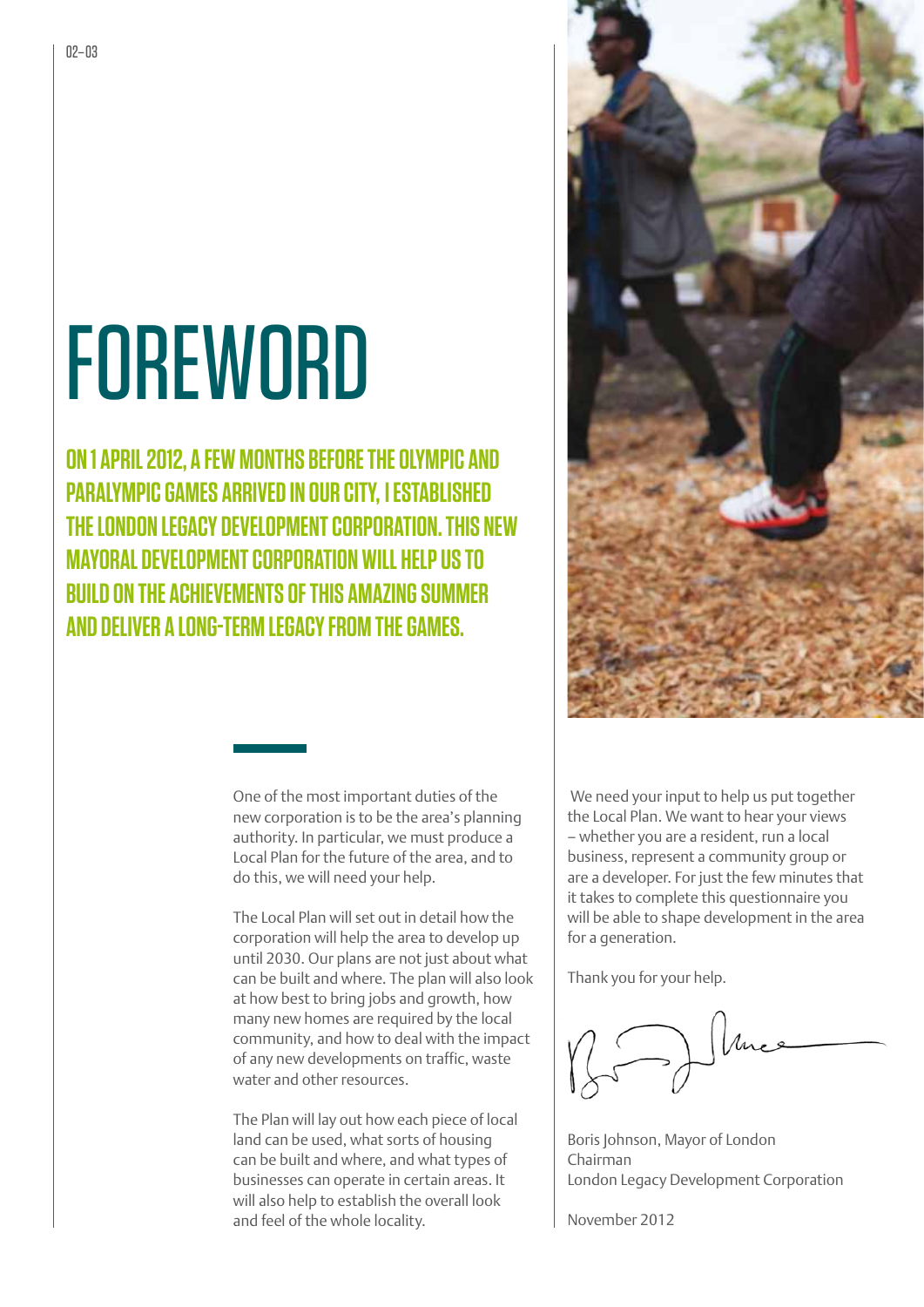# WHAT IS THE LONDON LEGACY **DEVELOPMENT** CORPORATION?

The Legacy Corporation is a Mayoral Development Corporation (MDC) created by the Mayor of London. It replaced the former Olympic Park Legacy Company on 1 April 2012.

Its role is to build on the investment made for the London 2012 Olympic and Paralympic Games by establishing new communities, developing a business park and creating a new tourist destination for London.

# **What role does the Legacy Corporation have in planning?**

From 1 October 2012 the Legacy Corporation became the planning authority for the MDC including Queen Elizabeth Olympic Park. It is responsible for the full range of planning powers from deciding planning applications to setting planning policies.

### **Preparing the Local Plan**

The Legacy Corporation covers an area which includes the Olympic Park and surrounding areas such as Hackney Wick, Fish Island and parts of wider Stratford (see map overleaf).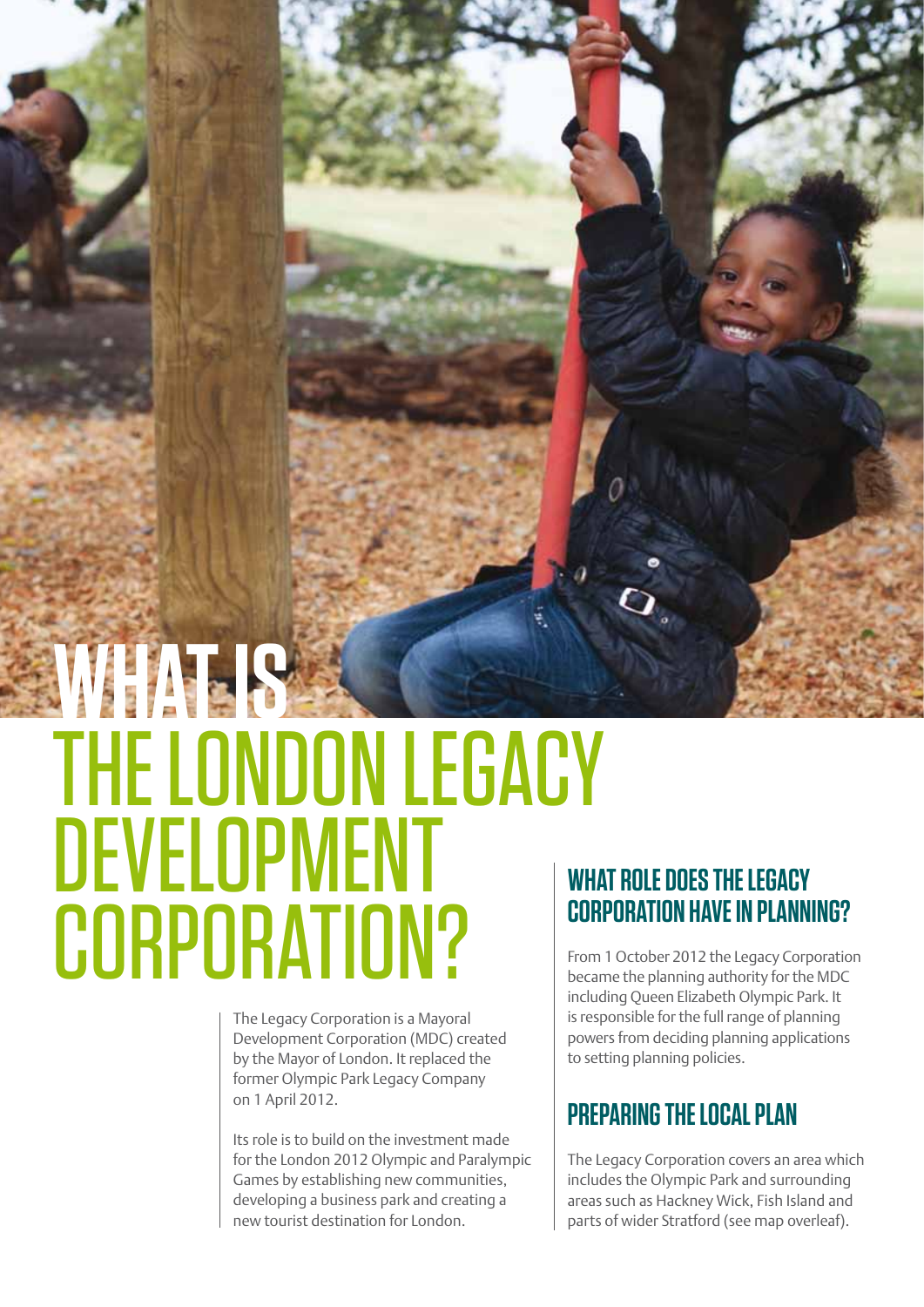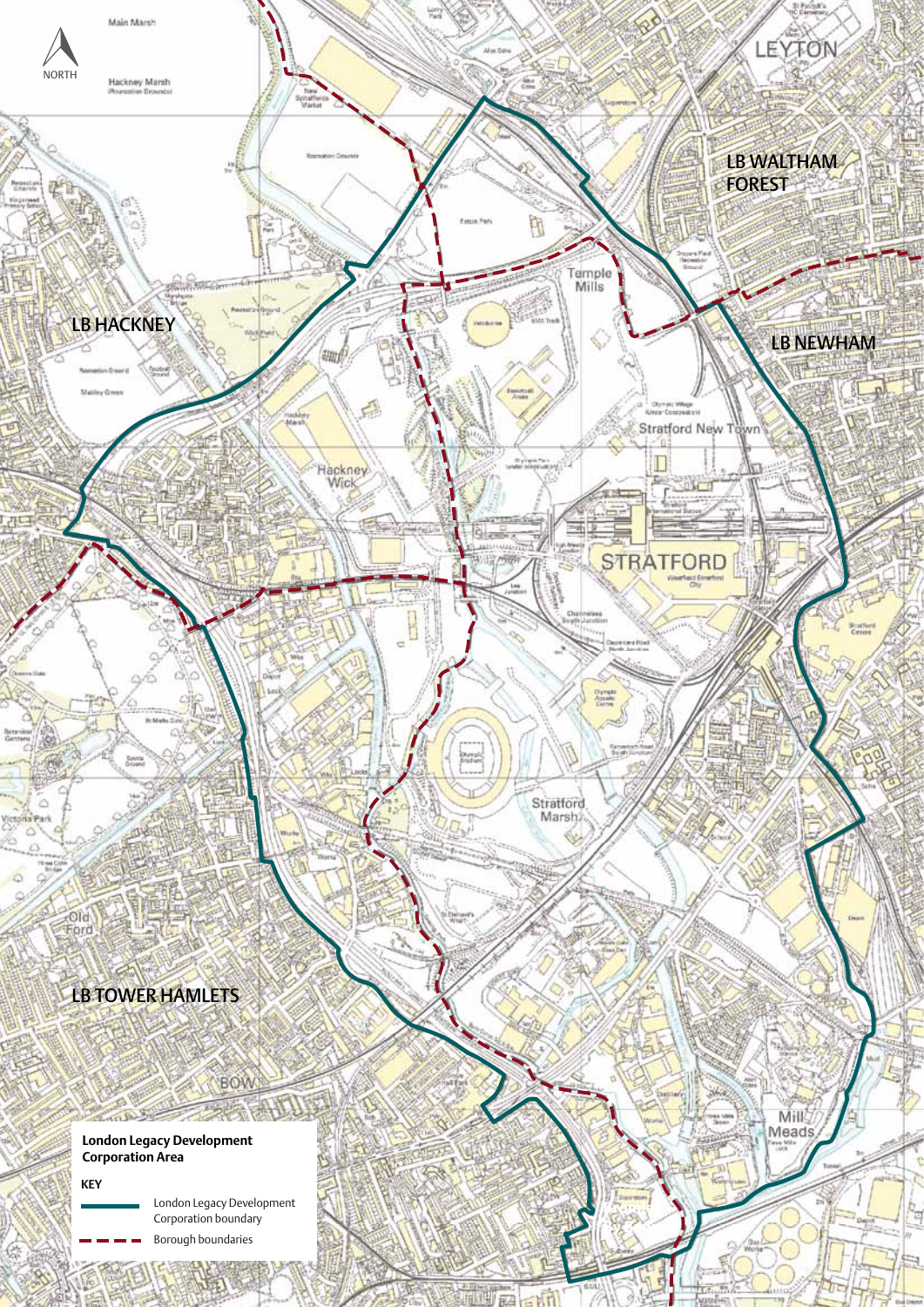# **What is the Local Plan?**

The Local Plan is the document each local planning authority must prepare which sets out its plan for development in its area. These used to be called the Local Development Framework and include Core Strategies and Area Action Plans.

The Government's National Planning Policy Framework (March 2012) says that a Local Plan should have a clear set of priorities for managing development in the area and a set of policies covering:

- $\bullet$  The homes and jobs needed in the area
- $\bullet$  Retail, leisure and other commercial development
- $\bullet$  Infrastructure for transport, telecommunications, waste management, water supply, waste water, flood risk and energy
- $\bullet$  Health, security, community and cultural infrastructure and other local facilities
- Actions to address climate change and
- **Conservation and enhancement of** the natural and historic environment, including landscape.

# **Existing planning policy**

The boroughs of Hackney, Newham, Tower Hamlets and Waltham Forest each have current adopted Core Strategies and Area Action Plans that provide planning policy for the area. These will remain in place until the Legacy Corporation has adopted its own Local Plan. These existing policy documents will be taken into account when developing our own Local Plan.

The London Plan (July 2011) is also part of the existing planning framework for the area and is accompanied by the Mayor's Olympic Legacy Supplementary Planning Guidance (July 2012). The Legacy Corporation's Local Plan will need to broadly follow the policies within the London Plan.

You can find links to each of these existing policy documents on the Legacy Corporation's website www.londonlegacy. co.uk/localplan.

# **Why are you being consulted?**

What you think matters and we will try to reflect the views and opinions we receive in the Local Plan and the decisions we make. People will have different views and opinions but we will always listen to what you have to say. We must follow planning law and Government guidance so there are certain things we can't influence or change but we will let you know when this is the case.

# **When does the consultation start and finish?**

This consultation period starts on **Monday 12 November and ends on Monday 31 December 2012**.

### **What views and information can you give?**

You can give your views or provide information on anything related to the Local Plan (see What is the Local Plan? above).

All the views and comments received will be considered when the Legacy Corporation writes the draft Local Plan. When the draft is published for consultation we will also produce a report showing how people's views have been taken into account.

# **How to make your views known**

We need to have your views in writing to be able to include them. You can do this by:

#### **1. Questionnaire**

Simply complete the questionnaire attached to this form and return it to the Legacy Corporation at the address below.

You can also obtain copies of this leaflet and questionnaire in person at the Legacy Corporation Reception from 8am–6pm or by requesting a copy using the contact details at the end of this leaflet.









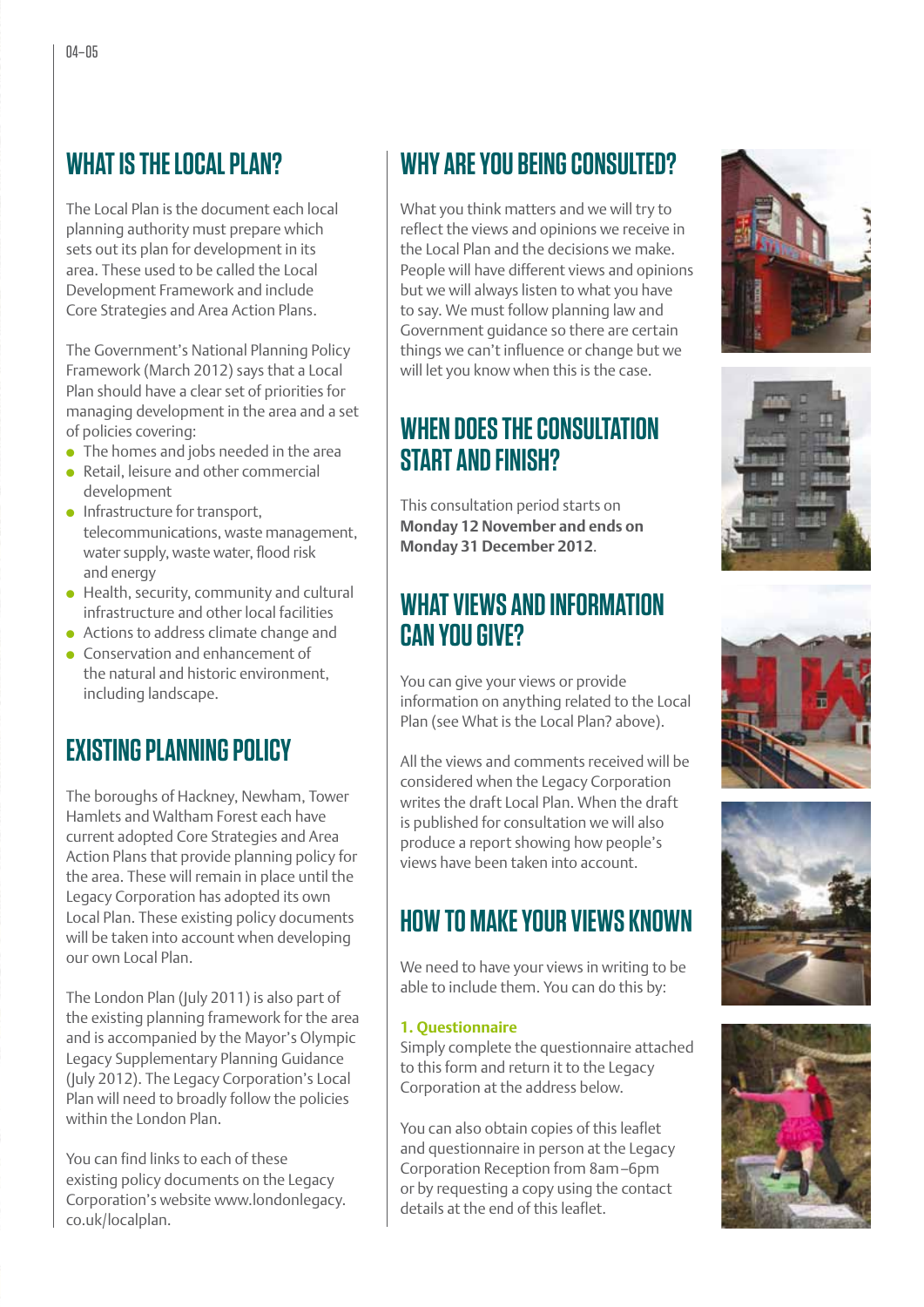#### **2. Online**

Go to www.londonlegacy.co.uk/localplan and complete the online questionnaire.

#### **3. Email**

Simply email your comments through to planningpolicy@londonlegacy.co.uk.

# **What happens next?**

Once the consultation ends at the end of December 2012 the Legacy Corporation's planning officers will start work on developing the policies, proposals and designations (what land can be used for) which will make up the draft Local Plan.

We will consult with you again before the Local Plan is 'examined' by an independent planning inspector. Their report and recommendations will feed into the final version of the Local Plan before it is formally approved or adopted.

The plan will be the basis for the planning of development within the Legacy Corporation area and for its planning decisions, for example when deciding applications for planning permission.

### **Statement of Community Involvement**

We are also preparing a Statement of Community Involvement setting out how we intend to involve and consult communities in our area in the planning process. There is also an opportunity to make your views known on the draft Statement of Community Involvement. Details can be found on the website: www.londonlegacy.co.uk/planningpolicy-and-decisions/supporting-documents

# **For more information**

You can find further information about the Local Plan online at:

Legacy Corporation Planning and Local Plan web pages: www.londonlegacy.co.uk/ planning-policy-and-decisions/the-local-plan



| <b>KEY DATES</b>      |                                                                      |
|-----------------------|----------------------------------------------------------------------|
| NOV - DEC 2012        | CONSULTATION ON WHAT THE LOCAL PLAN SHOULD COVER                     |
| <b>JAN – AUG 2013</b> | DEVELOPMENT OF DRAFT POLICIES, PROPOSALS AND                         |
|                       | DESIGNATIONS THAT WILL FORM THE LOCAL PLAN TAKING                    |
|                       | VIEWS AND INFORMATION PROVIDED INTO ACCOUNT                          |
| <b>SUMMER 2013</b>    | INFORMAL CONSULTATION ON DRAFT LOCAL PLAN                            |
| <b>AUTUMN 2013</b>    | FORMAL PUBLICATION AND CONSULTATION PERIOD FOR                       |
|                       | <b>LOCAL PLAN</b>                                                    |
|                       | SPRING/SUMMER 2014 INDEPENDENT EXAMINATION OF LOCAL PLAN BY PLANNING |
|                       | <b>INSPECTOR</b>                                                     |
| <b>AUTMN 2014</b>     | <b>FORMAL ADOPTION OF LOCAL PLAN</b>                                 |
|                       |                                                                      |

Planning Portal: www.planningportal.gov.uk/ planning/planningpolicyandlegislation

Planning Inspectorate: www.planningportal. gov.uk/planning/planninginspectorate

You can contact the Planning Policy and Decisions Team by:

Telephone: 020 3288 1800 In writing: Planning Policy and Decisions Team Level 10 1 Stratford Place Montfichet Road London E20 1EJ Email: planningpolicy@londonlegacy.co.uk

#### A text-only version of this publication is available on request in other languages and formats.

Printed and published by the London Legacy Development Corporation November 2012.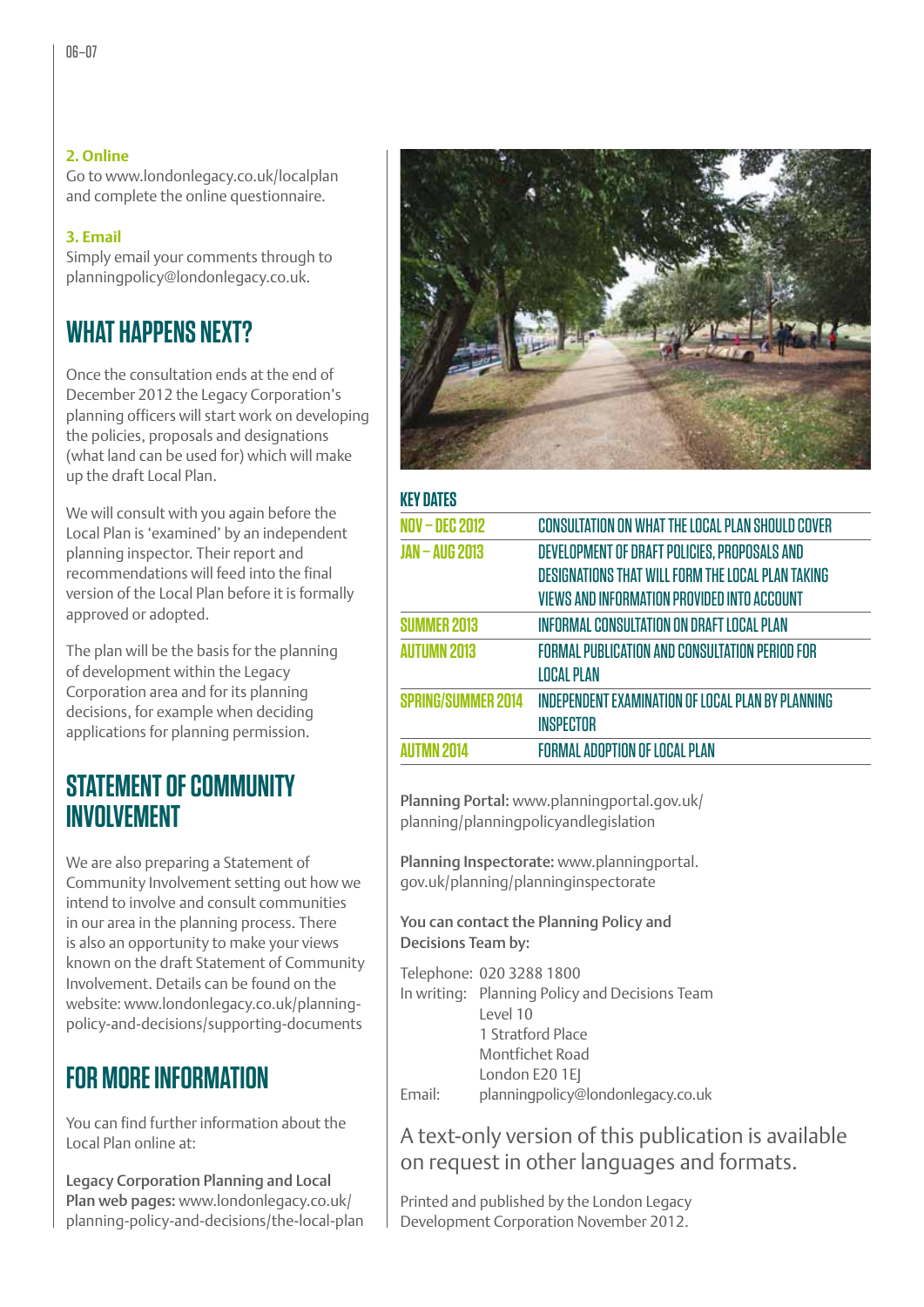# Tell us **what you think ARCELORMITTAL ORBIT!**

This is your chance to give us your views on what the Local Plan should cover. Your views, comments and the information you provide will help us to create a new Local Plan that will shape development in the Legacy Corporation area until 2030.

Any views we receive will be available for public inspection and may be reported publicly as part of the Local Plan development process. Unfortunately, we cannot accept confidential or anonymous responses.

Every questionnaire received will be entered into a prize draw to WIN one of FIVE pairs of tickets for a trip up the ArcelorMittal Orbit when it re-opens.\*

### **Part 1**

Name

#### **Personal information**

Mr/Mrs/Ms/Other [please write]

| 11d111C                    |  |
|----------------------------|--|
| Job title (where relevant) |  |

Company or organisation (where relevant)

| v. |  |
|----|--|
|    |  |

Telephone

Email

#### **If you would like to receive information about future consultations and updates on the Local Plan please tick the relevant box below.**

| My preferred method of notification is: Fmail | Post | Post and email |
|-----------------------------------------------|------|----------------|
|                                               |      |                |

# **Part 2 – Consultation questions**

Please use the following questions and response boxes in order to respond to this consultation. **Please use additional sheets to respond and please identify which question(s) you are responding to.** 

#### **Question 1 – The vision and strategy**

The Local Plan will include a vision and 'spatial strategy'. These will give an overview of how the area should be, the amount of new housing and where it could be built as well as priorities for the environment, transport, economy and waste treatment. What are the important issues that you consider the vision for the area and the strategy should include?

#### **Agent details (where applicable)**

If a response is made by an agent all future communications will be with that agent unless we are told otherwise.

Name

Job title

Company name

Address

Telephone Email

Title